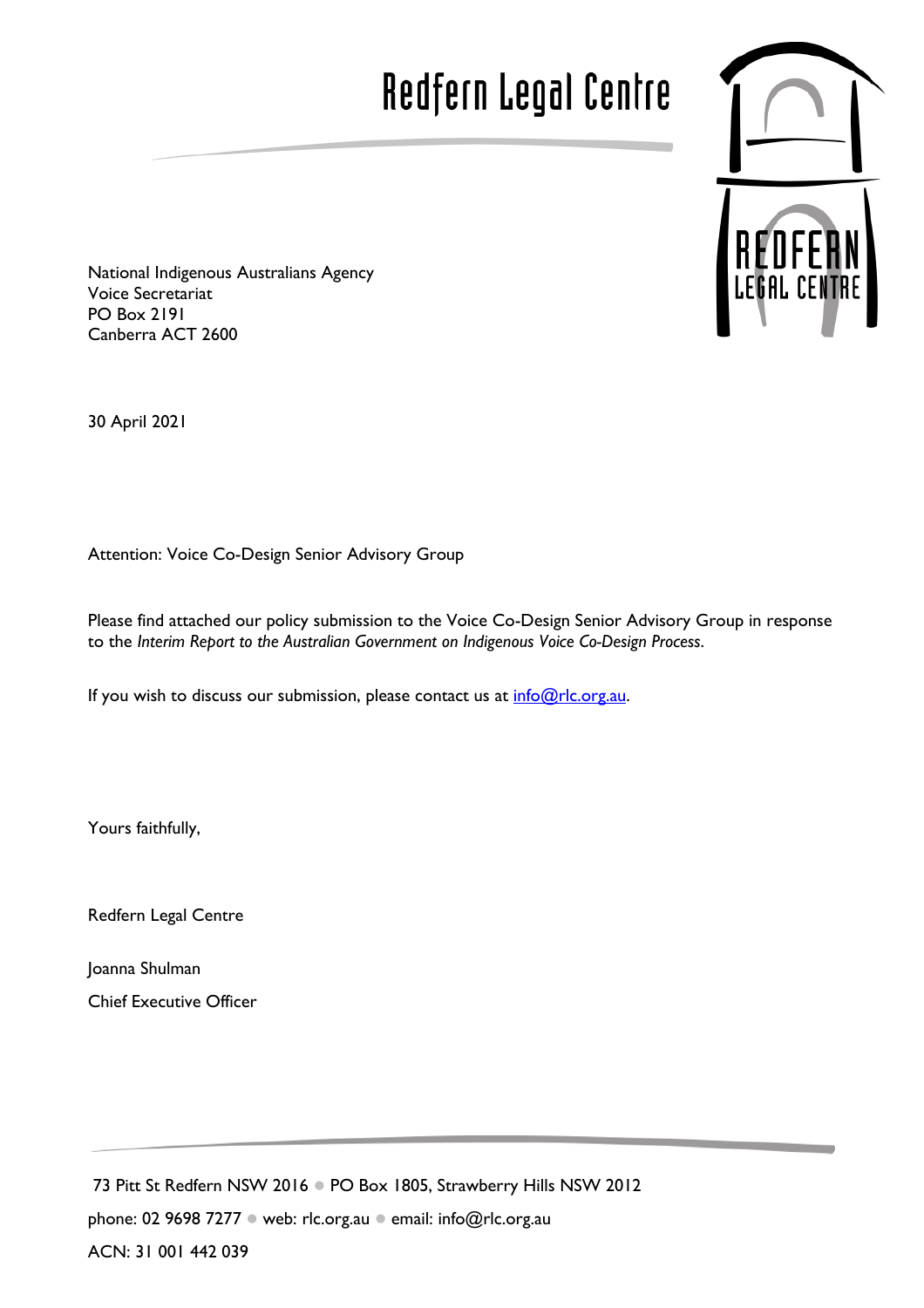## Redfern Legal Centre



SUBMISSION:

INTERIM REPORT TO THE AUSTRALIAN GOVERNMENT ON THE INDIGENOUS VOICE CO-DESIGN PROCESS

AUTHORS: Tara Ellevsen, Maureen Randall, Manny Zhang

DATE: 29 April 2021

73 Pitt St Redfern NSW 2016 PO Box 1805, Strawberry Hills NSW 2012 phone: 02 9698 7277 · web: rlc.org.au · email: info@rlc.org.au ACN: 31 001 442 039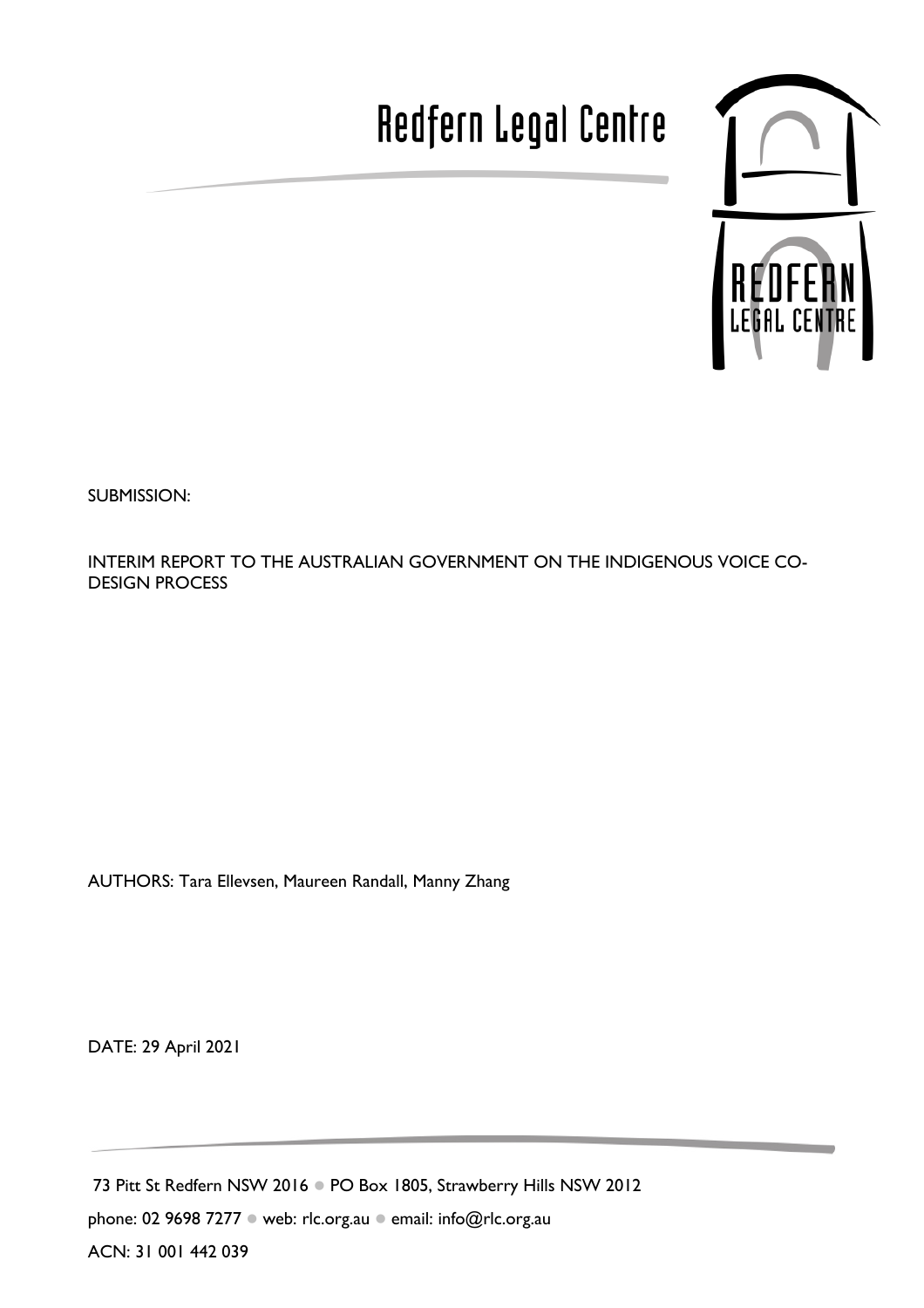1. Introduction: Redfern Legal Centre

Redfern Legal Centre ('RLC') is an independent community legal centre providing access to justice for disadvantaged individuals in the Redfern area and across NSW. RLC has a particular focus on human rights and social justice, with specialised practices in domestic violence, tenancy, credit and debt, employment, discrimination and complaints about police and other governmental agencies.

Through our exposure to vulnerable clients across this range of legal practice areas, RLC has unique insight into common legal difficulties and the value of potential reform. We work collaboratively with key partners to promote awareness of legal issues and legal rights within the community.

The RLC office is located on the land of the Gadigal People of the Eora Nation.

2. RLC's work with Aboriginal and Torres Strait Islander clients

RLC has a priority access policy for Aboriginal and Torres Strait Islander clients. The policy recognises the historic issues for Aboriginal and Torres Strait Islander communities in accessing justice. As a result of this policy, Aboriginal and Torres Islander clients can, in most instances, be referred to the solicitor on duty if they drop-in to the service.

In the 2019-2020 financial year, 23% of the clients RLC assisted identified as Aboriginal and/or Torres Strait Islander.

In October 2019, RLC welcomed a dedicated Aboriginal and Torres Strait Islander Legal Access Worker, Maureen Randall. Maureen is a proud Bundjalung woman from the Northern Rivers region of NSW who was extensive experience working across the government and community legal sectors. As well as supporting vulnerable clients on the frontline, Maureen plays a pivotal role in supporting service access for First Nations people across the organisation, working to ensure that RLC's legal services are accessible and culturally safe.

In March 2021, RLC welcomed Tara Ellevsen who works part-time at RLC as an administrative assistant while completing her studies in law. Tara is a proud Wiradjuri woman who grew up on the Northern Beaches in Sydney.

RLC thanks Maureen and Tara for their valuable input into this submission.

3. RLC's view in summary

RLC welcomes the opportunity to comment on the 'Interim Report to the Australian Government on the Indigenous Voice Co-Design Process' ('Interim Report')*.*

RLC strongly supports the establishment of a First Nations Voice enshrined in the Australian Constitution, as called for in the Uluru Statement from the Heart ('Uluru Statement') and recommended by the Referendum Council.<sup>[1](#page-7-0)</sup>

Further, RLC recommends that:

- a. The Government must honour its election commitment to a referendum once a model for the Voice has been settled;
- b. Enabling legislation for the Voice must be passed after a referendum has been held in the next term of Parliament; and
- c. The membership model for the National Voice must ensure previously unheard Aboriginal and Torres Strait Islander people have the same chance of being selected as established leadership figures.

<sup>73</sup> Pitt St Redfern NSW 2016 . PO Box 1805, Strawberry Hills NSW 2012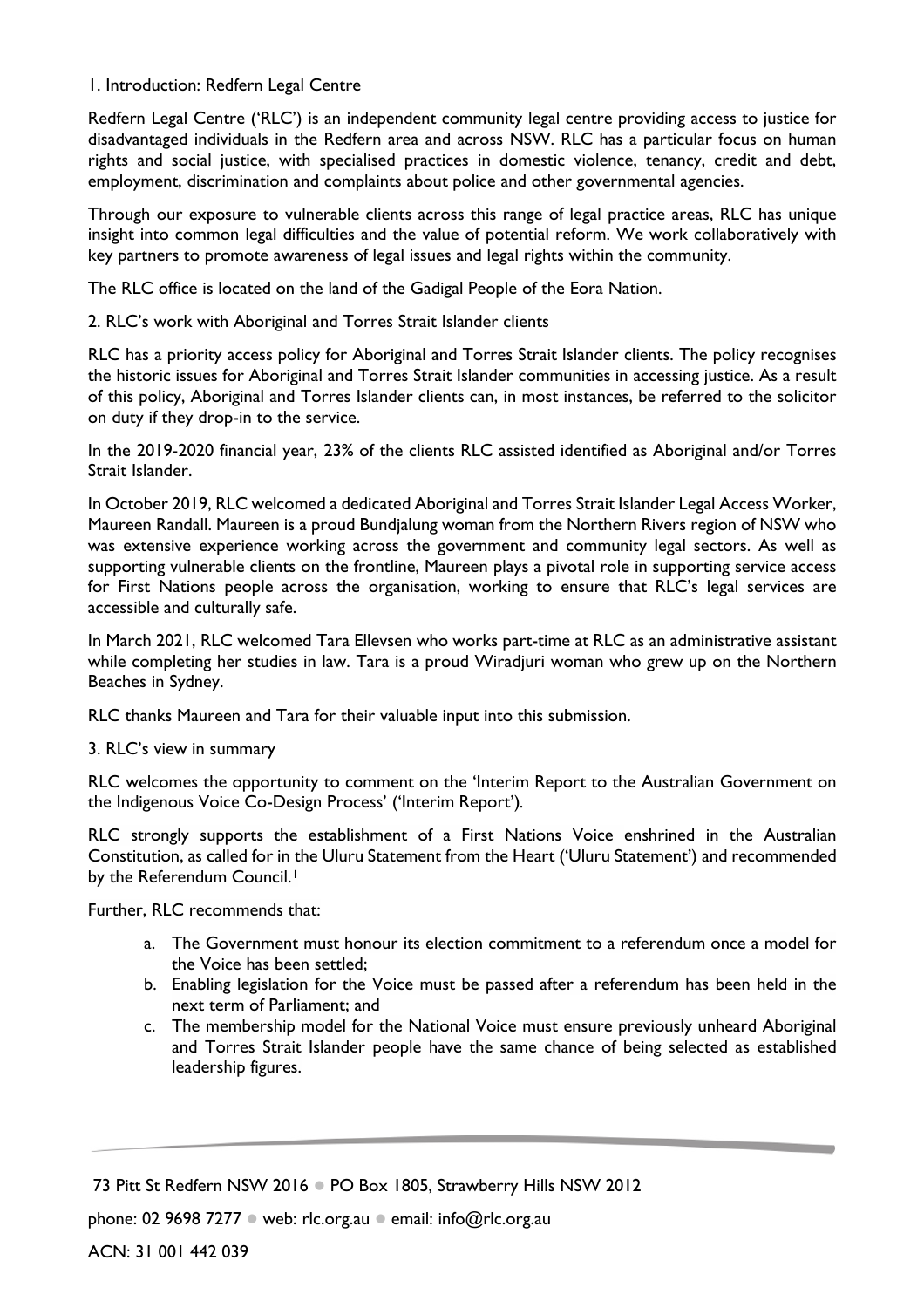#### 4. Constitutional enshrinement

Through the Regional Dialogues and the Uluru Statement, Aboriginal and Torres Strait Islander people from across Australia came together, in an unprecedented process, to articulate their vision for meaningful constitutional recognition: namely, the 'establishment of a First Nations Voice enshrined in the Constitution' and 'a Makarrata Commission to supervise a process of agreement-making between governments and First Nations and truth-telling about our history'.[2](#page-7-1)

RLC supports the consensus position that a Voice to Parliament must be constitutionally enshrined. Not only will this provide the legitimacy and stability needed for the Voice to fulfil its functions, but more importantly, it is how Aboriginal and Torres Strait Islander peoples seek to be recognised in the Constitution.

Further, RLC submits that constitutional enshrinement of the Voice must come before legislative enactment. A 'hybrid' approach which involves the establishment of a Voice via legislation first risks derailing the positive momentum for constitutional reform and may prevent it from occurring in the future.

#### 5. A First Nations Voice

RLC is of the view that a First Nations Voice would contribute to the meaningful development of law and policy reform and lead to improved outcomes for Aboriginal and Torres Strait Islander communities.

Below are just a few examples which demonstrate the myriad of ways in which the legal system disadvantages and discriminates against Aboriginal and Torres Strait Islander people, highlighting the need for a First Nations Voice.

- Bail laws
	- $\circ$  A study of bail decisions between 2015 and 2019 found that Aboriginal defendants were 20.4% more likely to be refused bail by police than non-Aboriginal defendants in similar cases.[3](#page-7-2)
	- o If granted, bail conditions can often be unrealistic, arbitrary, and onerous, making it more difficult for the defendant to comply and more likely that they will be imprisoned for breach of bail.[4](#page-7-3)
	- o Stringent policing of bail conditions has the effect of putting those on bail back behind bars for conduct that is not itself a criminal offence or for offences that would not ordinarily warrant a term of imprisonment.

## **Case Study: Leigh**

While on bail and subject to reporting conditions, Leigh became ill. Leigh's mother contacted Police to advise that he was home ill and unable to attend to report. Police noted his illness in the COPS database but told Leigh's mother that she would need to provide a medical certificate on the next reporting date. Leigh was unable to provide a medical certificate and when he attended the police station to report on the next occasion, he was arrested for the prior breach and detained in juvenile detention over the weekend.

- Strip search powers
	- o The report 'Rethinking Strip Searches by NSW Police' revealed that between 2016 and 2018, Aboriginal and Torres Strait Islander people accounted for 10% of all recorded

73 Pitt St Redfern NSW 2016 . PO Box 1805, Strawberry Hills NSW 2012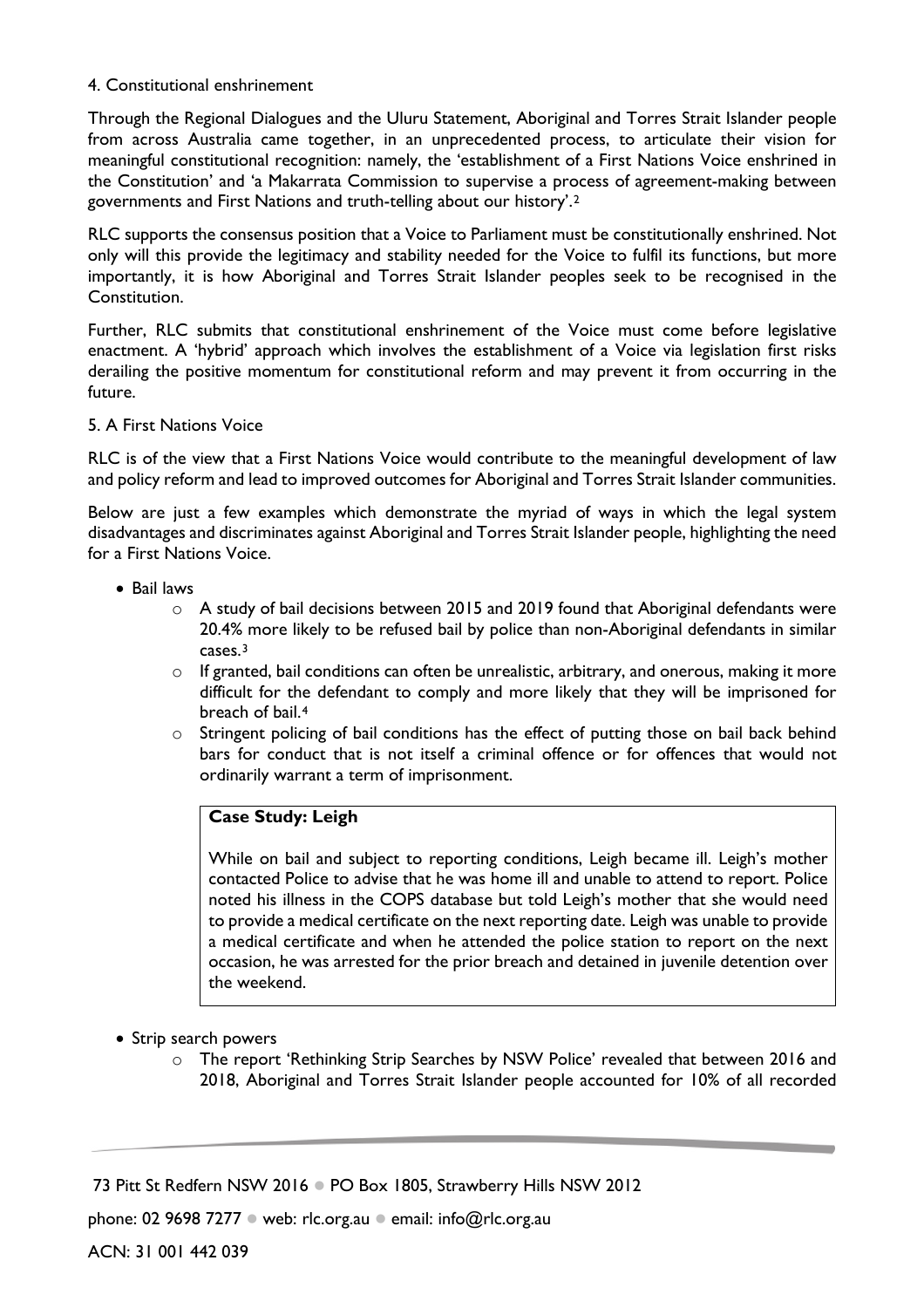strip searches in the field and 22% of all recorded strip searches in custody.[5](#page-7-4)

- o New data obtained by RLC via state freedom of information laws revealed that the proportion of searches carried out on Aboriginal and Torres Strait Islander people of all ages rose from 9% to 13% between 2018-19 and 2019-20. In Dubbo, Aboriginal and Torres Strait Islander people accounted for two-thirds of the total number of strip searches carried out despite only representing about 20% of the population.
- o Aboriginal and Torres Strait Islander people are being strip searched in circumstances where there is an absence of the necessity for the search and of serious and urgent circumstances and that they routinely experience searches, including strip searches, in public places.[6](#page-7-5)
- o Searches often fail to result in charges being laid and are not challenged in court or otherwise placed on the public record.[7](#page-7-6)

#### **Case Study: Drew**

Drew was on parole when he came to RLC for help with ongoing police intimidation and harassment, including repeatedly being approached by police officers in the street and questioned unnecessarily about future court appearances. Drew was told by police that he was on the Suspect Target Management Program. Drew was stopped on suspicion of drug possession outside a Centrelink office and was told "if you don't stop, we'll lock you up". Drew was ordered to turn out his pockets, take his shoes off and turn his socks inside out. When this search produced nothing, he was ordered to remove all of his clothes and asked to spread his buttocks. Drew complied with the search, afraid of the consequences if he failed to do so. The strip search occurred in view of members of the public, including school children, who were waiting at a nearby bus stop. Drew was taken into police custody and released without charge.

- Public order offences
	- o Aboriginal and Torres Strait Islander people are significantly over-represented in offensive language cases. Many offences are committed using language directed only at police and it has been argued that the provisions are part of an 'oppressive mechanism of control'.[8](#page-7-7) This is particularly so when police employ their power of arrest which can be the precursor to a number of other more serious charges.
	- o In 2019, for offences such as offensive language, offensive conduct, or failure to move on, 19% of Aboriginal and Torres Strait Islander offenders received a custodial sentence, compared to 6% of non-Indigenous offenders.[9](#page-7-8)

### **Case Study: George**

George was walking along a quiet residential street in Sydney. George usually takes this road to TAFE in order to avoid the busy streets. George was wearing a black backpack and a black hoodie. Two police officers - conducting patrols in the area at the time - stopped George. Without giving George any reason for being stopped and questioned, the police officers insisted that George explain why he was in the area. George eventually answered by saying "none of your fucking business". George was immediately placed under arrest for offensive language. A few moments later, the police officer himself used the word "fucking".

<sup>73</sup> Pitt St Redfern NSW 2016 · PO Box 1805, Strawberry Hills NSW 2012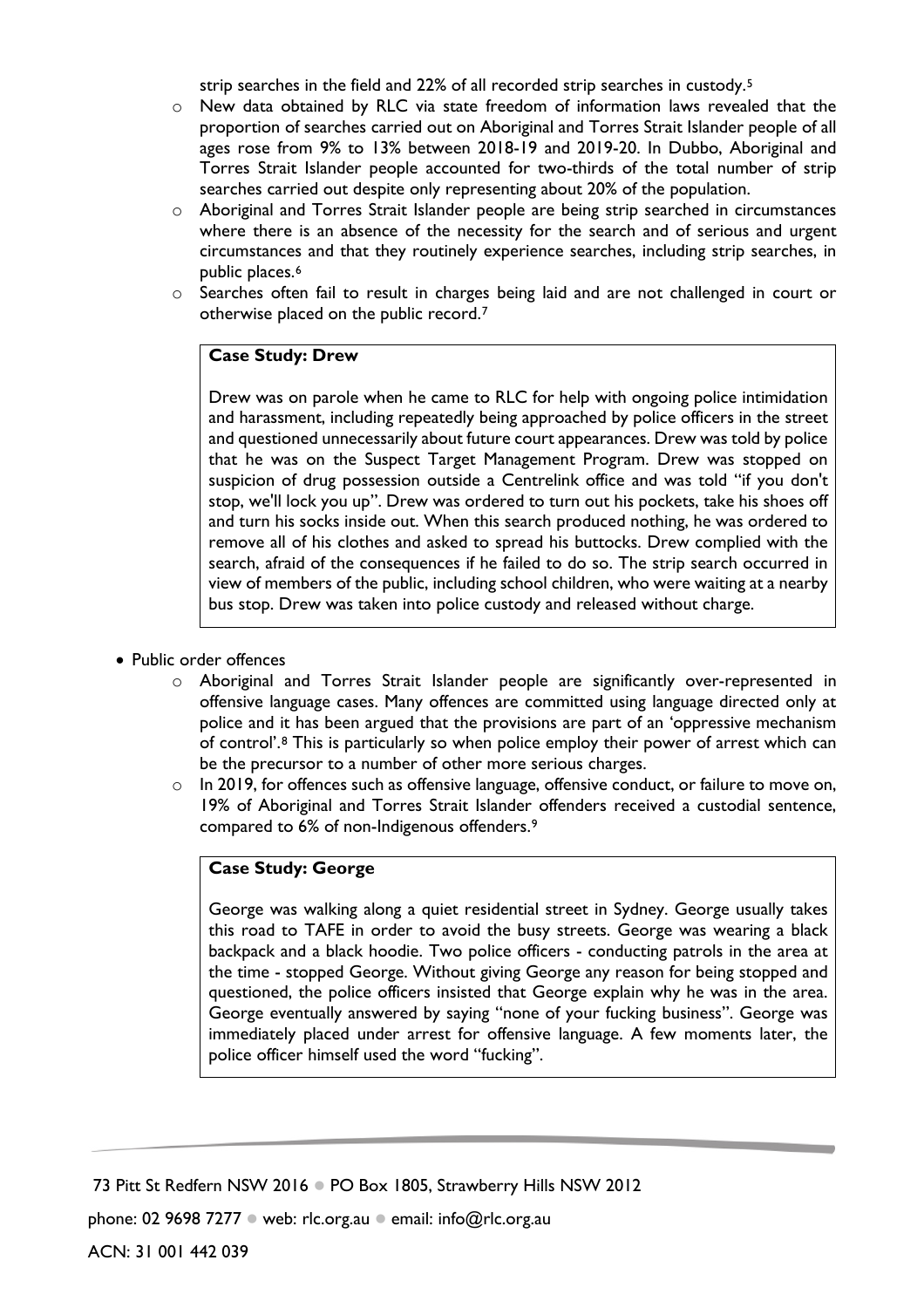- Fines and licensing
	- o The disadvantage experienced by many Aboriginal and Torres Strait Islander people results in the fines system having disproportionate impacts upon them.
	- o In 2013, the NSW Auditor-General reported that Aboriginal and Torres Strait Islander peoples were suspended for fine default in NSW at over three times the rate of non-Indigenous people.[10](#page-7-9)
	- o In 2016, Aboriginal and Torres Strait Islander people constituted 31% of all people imprisoned for driving while suspended or disqualified.<sup>[11](#page-7-10)</sup>

## **Case Study: Sally**

Sally suffers from a serious mental illness and is a very vulnerable woman. Sally came to see us having been issued with \$1,100.00 of fines. What started with an infringement notice for smoking in public, culminated in the issue of three separate infringement notices: one for smoking in a public place and two for offensive language (each occurring 50 minutes apart). Sally told RLC that she had told the police officers to "fuck off" on both occasions. Sally decided not to challenge the infringements notices in Court. The State Debt Recovery Office (now Revenue NSW) commenced enforcement action by garnishing funds from her Centrelink payments.

- Care and protection
	- o Aboriginal and Torres Strait Islander children continue to be separated from their families and communities at alarmingly high rates.
	- o At 30 June 2019, 21,900 Aboriginal and Torres Strait Islander were on care and protection orders.<sup>[12](#page-7-11)</sup>
	- o Aboriginal and Torres Strait Islander children are 9.7 times more likely to be removed from their families than non-Indigenous children.[13](#page-7-12)

Care and protection matters continued to be a major focus of RLC's Health Justice Partnership (HJP) at RPA Hospital. We prioritise early intervention advising mothers and pregnant women about their rights and obligations. Our primary aim is to keep or restore children to family care. We do this with the aid of committed social workers. This work includes helping families understand the NSW Department of Families & Community Services' (FACS) role, responsibilities and legal processes. We also provide assistance preparing for case planning and Family Group Conferencing, facilitating access to the support services to address FACS' child welfare concerns, and providing help identifying alternative actions they can take to prevent child removals (for example through the Family Court).

For example, RLC assisted a vulnerable Aboriginal mother of eight in maintaining primary care of her eighth child in circumstances where five of her children are in out of home placement. RLC continue to assist this client with restoration of these children.

Across these areas of concern, government-led responses have failed to address the entrenched inequality and poor outcomes experienced by Aboriginal and Torres Strait Islander peoples. A constitutionally protected Voice to Parliament would be best placed to advise the government on how

<sup>73</sup> Pitt St Redfern NSW 2016 . PO Box 1805, Strawberry Hills NSW 2012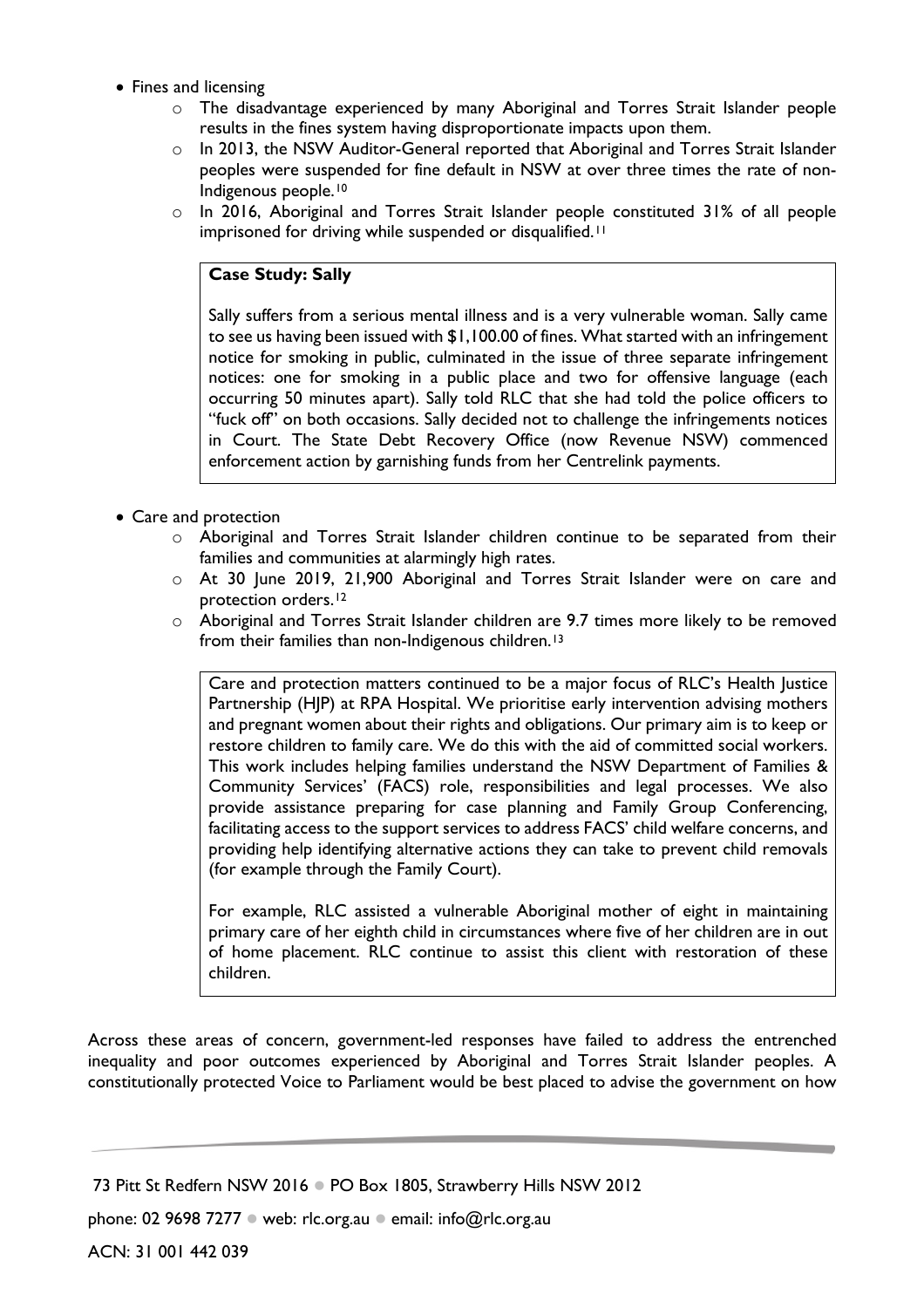to improve laws and policies and ensure that reforms recognise and address the specific issues faced by Aboriginal and Torres Strait Islander communities.

#### 6. Membership and structure of the Voice

RLC shares the view that the membership and structure of the Voice should ensure that previously unheard, community-based voices from all regions of the country have the opportunity of contributing to the work the Voice.

RLC expresses concern about the proposal that candidates for the National Voice meet 'objective eligibility requirements' and/or be vetted against a 'broader character test'.<sup>[14](#page-7-13)</sup> Eligibility criteria involving questions about criminal history and bankruptcy risks excluding appropriate candidates. RLC therefore agrees with the recommendation in the Public Interest Advocacy Centre's submission that any objective eligibility criteria, including conduct issues, should be 'carefully defined and applied in a way that takes into account individual circumstances, to avoid unfairly excluding categories of people who may otherwise be able to make a significant contribution to the work of the Voice'.[15](#page-7-14)

RLC also expresses concern about the proposal to include in the Voice up to two ministerially appointed members 'to fill skill gaps and resolve issues of demographic balance'.[16](#page-7-15) RLC is of the view that this contradicts the principle of self-determination and could compromise the legitimacy and credibility of the Voice, and that skill gaps or demographic imbalances, should they arise, could be addressed through measures such as capacity-building rather than by ministerial appointment.

Further, RLC supports the recommendation in the 'From the Heart' submission for a needs-based model for the Voice, which ensures 'there is adequate membership provision for frontline and communityfocused people to be selected/elected' and gives 'greater proportional Voice to Aboriginal and Torres Strait Islander people living in Remote and Regional areas'.[17](#page-7-16)

#### 7. Conclusion

RLC thanks the members of the three co-design groups for the significant work undertaken in partnership with Aboriginal and Torres Strait Islander people to design a model for the First Nations Voice.

RLC believes that the membership model of the Voice must accord with the wishes and needs of Aboriginal and Torres Strait Islander people, communities and organisations. RLC therefore defers to their views regarding what model the Voice should take.

RLC strongly supports the constitutional enshrinement of the First Nations Voice and urges the Australian Government to uphold its promise to hold a referendum once the Voice Co-Design process has been finalised.